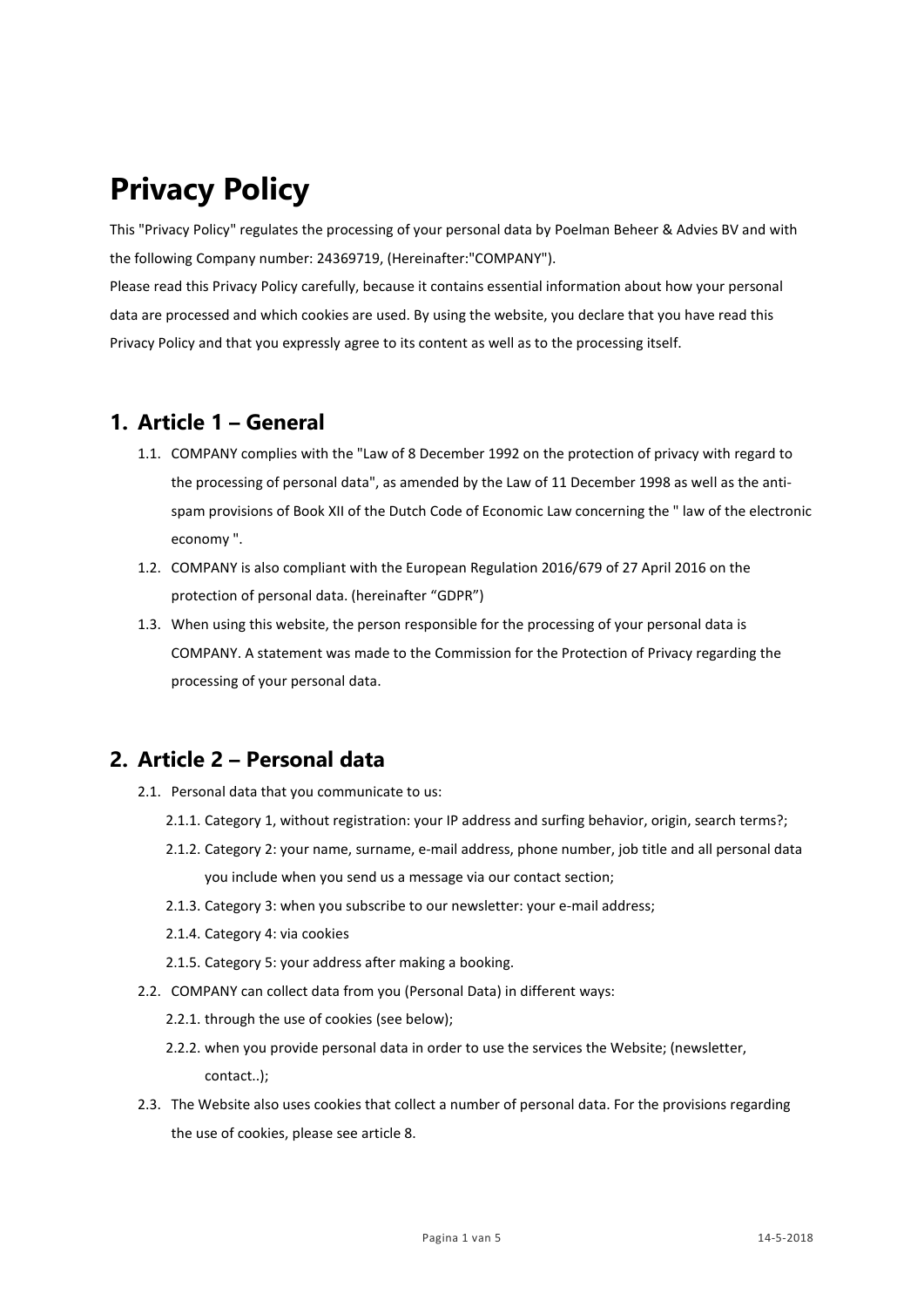# **3. Article 3 – Purposes of the processing**

3.1. General purposes:

COMPANY will only use the Personal Data collected by you for the following purposes:

- 3.1.1. Category 1: the maintenance and improvement of this Website and the inclusion of Personal Data in anonymous statistics, from which the identity of specific persons or companies cannot be determined, based on the legitimate interests of COMPANY to continuously improve its Website and services;
- 3.1.2. Category 2: sending you our newsletters and providing you with targeted advertising with your explicit prior consent as a legal basis;
- 3.1.3. Category 3: Answering the message you send us via our contact section;
- 3.1.4. Category 4: cookies; with your explicit prior consent as a legal basis (see article 8)
- 3.1.5. Category 5: providing and billing your booking.

You are not obliged to provide us with your Personal Data, but you must understand that the provision of certain services becomes impossible if you refuse the processing.

3.2. Direct marketing:

The personal data may also be used for direct marketing, provided you have given an additional explicit permission for this ("opt-in").

If you are already included in our mailing list for receiving marketing material in paper and / or electronic form, COMPANY can use your details for sending marketing and other material with regard to COMPANY, its products and / or services. COMPANY can use the information you provide for updating documents saved by COMPANY.

This permission can be withdrawn at any time, without justification and free of charge, for example by clicking on the appropriate cancellation link at the bottom of each promotional e-mail message.

3.3. Transfer to third parties:

In the event of full or partial reorganization or transfer of activities of COMPANY, where it reorganises, transfers, ceases its activities or if COMPANY goes bankrupt, this may mean that your data will be transferred to new entities or third parties through which the business activities of COMPANY are wholly or partially carried out, transferred.

COMPANY will reasonably attempt to inform you in advance of the fact that COMPANY will disclose your information to the said third parties, but you also acknowledge that this is not always technically or commercially feasible under all circumstances.

COMPANY will not sell your Personal Data, nor rent, distribute or otherwise make commercially available to third parties, except as described above or with your prior consent. B.

3.4. Wettelijke vereisten:

In rare cases, COMPANY may have to disclose your Personal Data pursuant to a court order or to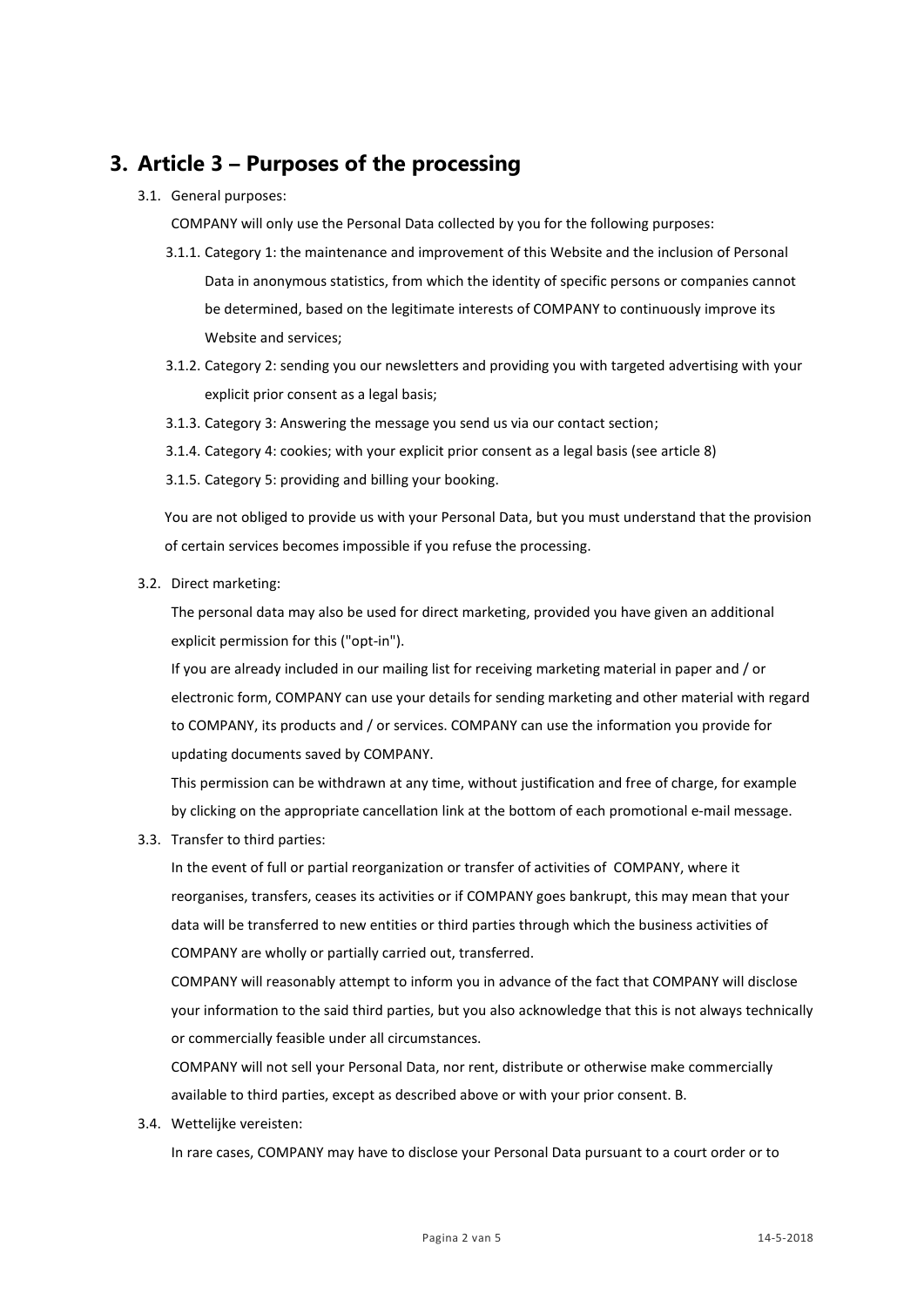comply with other mandatory laws or regulations. COMPANY will reasonably attempt to inform you in advance in this respect, unless this is subject to legal restrictions.

### **4. Article 4 – Duration of the processing**

The personal data is stored and processed by us for a period that is necessary depending of the Purpose of the processing and in function of any contractual relationship between COMPANY and You.

# **5. Article 5 – Your rights**

5.1. Right of access and information:

You have the right to receive free access to your personal data at any time, as well as to be informed of the use we make of your personal data.

5.2. Right of improvement, deletion and limitation of the processing:

You are free to decide not to communicate your personal data to COMPANY. You also have the right to request us to correct or delete your personal data. You acknowledge that in case of refusal of communication or if you request for the removal of personal data, certain services of the Website may not be available. You may also request to limit the processing of your Personal Data.

5.3. Right to object :

You also have a right of opposition to the processing of your personal data for serious and legitimate reasons.

In addition, you always have the right to oppose the use of your personal data for direct marketing purposes; in such a case you do not have to provide us with reasons for this demand.

5.4. Right of data portability :

You have the right to obtain your Personal Data processed by us in a structured, standard and machine-readable form and / or ask Us to transfer it to other Data controllers.

5.5. Right of withdrawal of consent:

Insofar as the processing is based on your prior consent, you have the right to withdraw that permission.

5.6. Exercising your rights:

You can exercise your rights by contacting us for this purpose, either by e-mail or by post to COMPANY and always provide us with a copy of your identity card so that we are able to verify that the demand is coming from you.

5.7. Automatic decisions and profiling:

The processing of your personal data may include profiling and automated decisions but always in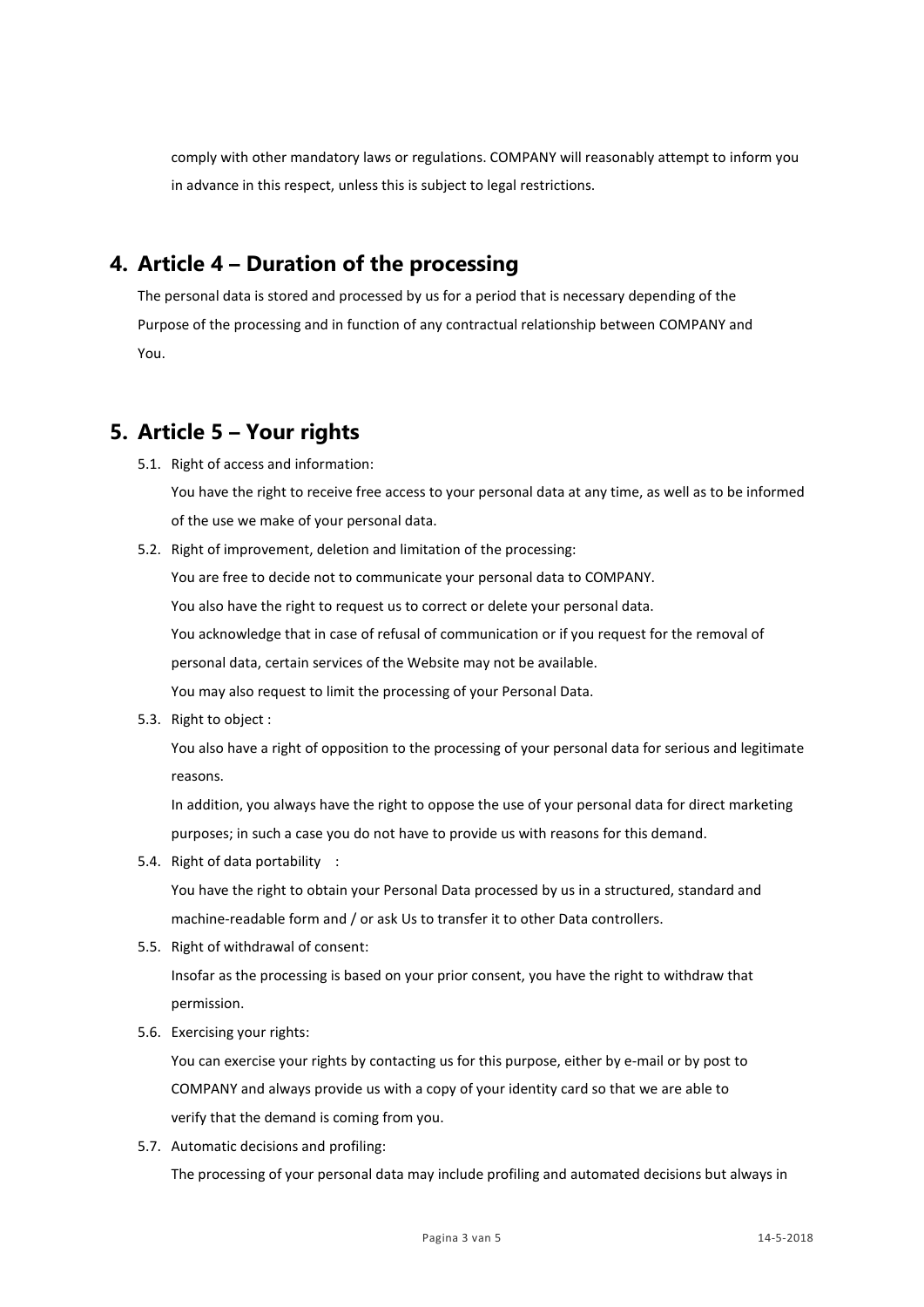accordance to the rules in the GDPR.

5.8. Right of complaint:

You have the right to file a complaint with the Dutch Privacy Commission. This right is without prejudice is without prejudice of eventual proceedings if you suffer damage as a result of the processing of your personal data, you can submit a claim for compensation with a civil Court.

### **6. Article 6 – Security and confidentially**

- 6.1. We have developed security measures that are adapted on a technical and organizational level in order to avoid the destruction, loss, falsification, modification, unauthorized access or notification by mistake to third parties of personal data collected as well as any other unauthorized processing of the data.
- 6.2. Under no circumstances can COMPANY be held liable for any direct or indirect damage resulting from incorrect or unlawful use by a third party of the personal data.
- 6.3. When visiting our website, you must comply with the safety regulations at all times, for example by preventing any unauthorized access to your login and code. You are therefore solely responsible for the use made of the Website of Your computer, IP address and your identification data, as well as for the confidentiality thereof.

#### **7. Article 7 – Toegang door derden**

- 7.1. In order to process your personal data, we may grant access to your personal data to our employees and appointees (including processors or sub-processors).
- 7.2. We guarantee a similar level of protection by making contractual obligations enforceable against these employees and appointees such as required by the GDPR.

#### **8. Article 8 – Cookies**

8.1. What are cookies?

A "cookie" is a small file sent by COMPANY server and placed on the hard drive of your computer. The information stored on these cookies can only be read by us and only for the duration of the visit to the Website.

8.2. Why do we use cookies?

Our Website uses cookies and similar technologies to distinguish your usage preferences from those of other users of our Website. This helps us to provide you with a better user experience when you visit our Website and also allows us to optimize our Website.